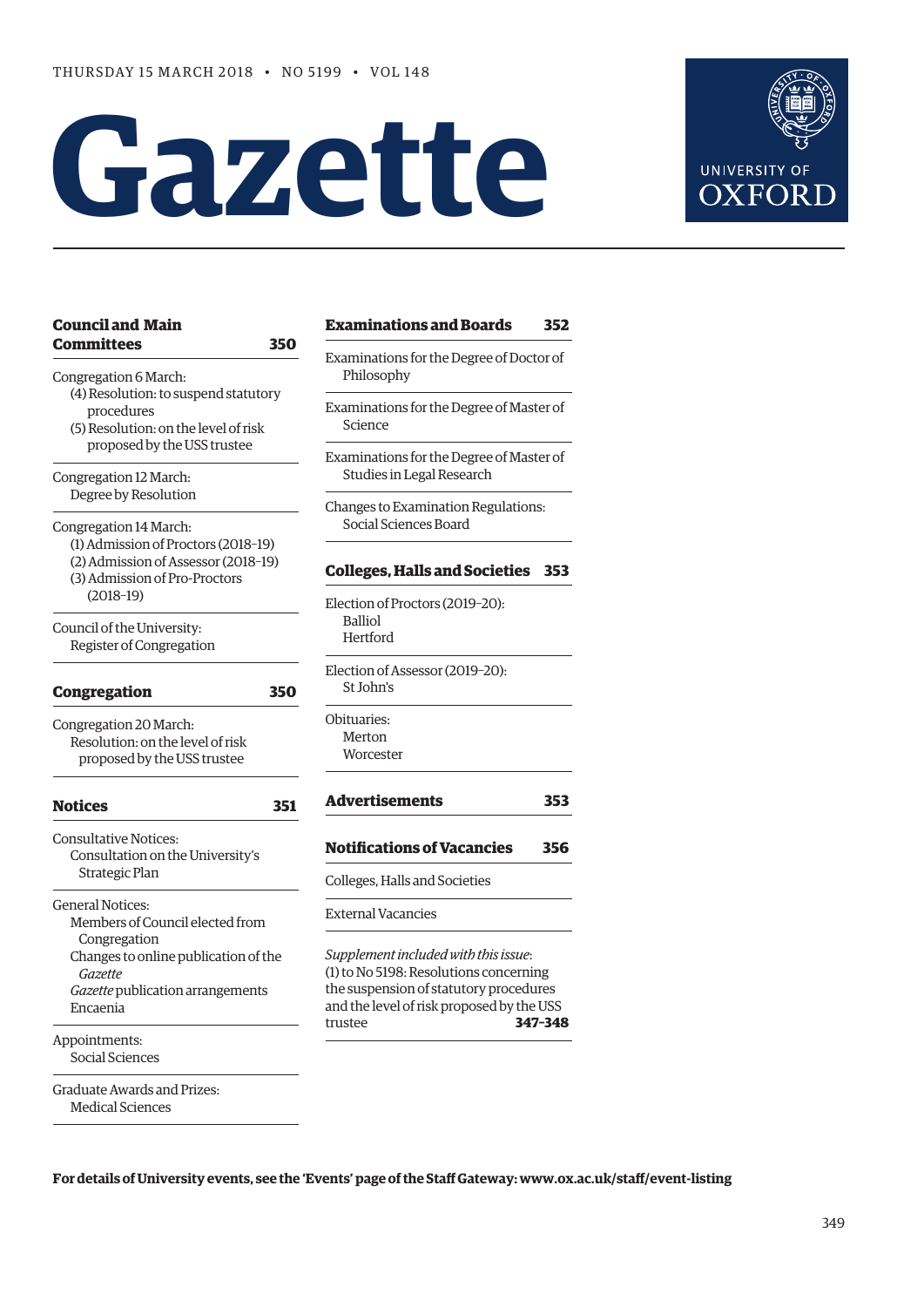## <span id="page-1-0"></span>Council and Main **Committees**

## Congregation

#### **Congregation** 6 March

#### **(4) Resolution: to suspend statutory procedures**

As 21 members signified their objection to the resolution by rising in their places after the resolution was read by the Registrar, the resolution was not moved.

#### **(5) Resolution: on the level of risk proposed by the USS trustee**

As resolution (4) to suspend statutory procedures was not carried, resolution (5) will proceed to a future scheduled meeting of Congregation.

Further details about the meeting and the [items of business can be found in](http://www.ox.ac.uk/gazette/2017-2018/1march2018-no5197/congregation/#266555) *Gazette* No 5197, 1 March 2018.

A transcript of the meeting is published with this issue of the *Gazette*.

#### **Congregation** 12 March

#### **Degree by Resolution**

*This content has been removed as it contains personal information protected under the Data Protection Act.*

#### **Congregation** 14 March

#### **(1) Admission of Proctors (2018–19)**

Mark Edwards, MA DPhil Oxf, Fellow of Christ Church, and Cécile Fabre, BA Paris IV, MA York, DPhil Oxf, Fellow of All Souls, were presented to the Vice-Chancellor and admitted to office, the former as Senior Proctor and the latter as Junior Proctor, for the ensuing year.

### **(2) Admission of Assessor (2018–19)**

William Allan, MA Edin, DPhil Oxf, Fellow of University College, was presented to the Vice-Chancellor and admitted to office as Assessor for the ensuing year.

#### **(3) Admission of Pro-Proctors (2018–19)**

The Senior Proctor nominated Dr Andrew Moore, BA York, MA DPhil Cert Theol Oxf, Fellow of Regent's Park College, and The Revd Dr Philip Kennedy, OP, BMus Melborne, BTheol TheolM Melbourne Coll Div, MA PGDipLATHE Oxf, Dr Theol Freiburg, SFHEA, Fellow of Campion Hall, to be his Deputies.

The Junior Proctor nominated The Revd Dr Elizabeth Macfarlane, MA DPhil Oxf, Fellow of St John's, and Dr Louise Durning, MA Oxf, MA St And, PhD Essex, Fellow of Lincoln, to be her Deputies.

The Deputies were presented to the Vice-Chancellor and admitted to office.

#### **Council of the University**

#### **Register of Congregation**

The Vice-Chancellor reports that the following names have been added to the Register of Congregation:

Bufkin, S M, All Souls Duffy, S P, IT Services Gillespie, S A, Public Affairs Directorate Hill, M A, Department of Oncology Martin, M G F, Corpus Christi Naismith, J H, Jesus Stacey, J A, Queen's Turner, P J, Primary Care Health Sciences

#### **Divisional and Faculty Boards**

For changes in regulations for examinations see 'Examinations and Boards' below.

#### **Congregation** 20 March

The meeting of Congregation is cancelled. The sole business was the resolution on the level of risk proposed by the USS trustee, the substance of which has now been implemented. At a special meeting held on 7 March, Council reviewed its position on the UUK survey of USS pension risks and decided, in light of the meeting of Congregation on 6 March, to reverse its previous response. This has been communicated to UUK. Council also withdrew its notice of opposition to the resolution.

#### **Resolution: on the level of risk proposed by the USS trustee**

[\(For text of resolution, see](http://www.ox.ac.uk/gazette/2017-2018/1march2018-no5197/congregation/#266555) *Gazette* No 5197, 1 March 2018, p330.)

#### **Note on procedures in Congregation**

¶ Business in Congregation is conducted in accordance with Congregation Regulations 2 of 2002 [\(www.admin.ox.ac.uk/statutes/](http://www.admin.ox.ac.uk/statutes/regulations/529-122.shtml) [regulations/529-122.shtml\). A p](http://www.admin.ox.ac.uk/statutes/regulations/529-122.shtml)rintout of these regulations, or of any statute or other regulations, is available from the Council Secretariat on request. A member of Congregation seeking advice on questions relating to its procedures, other than elections, should contact Mrs F Burchett at the University Offices, Wellington Square (telephone: (2)80199; email: felicity. [burchett@admin.ox.ac.uk\); questions](mailto:felicity.burchett@admin.ox.ac.uk)  relating to elections should be directed to the Elections Officer, Ms S L S Mulvihill [\(telephone: \(2\)80463; email: elections.](mailto:elections.office@admin.ox.ac.uk) office@admin.ox.ac.uk).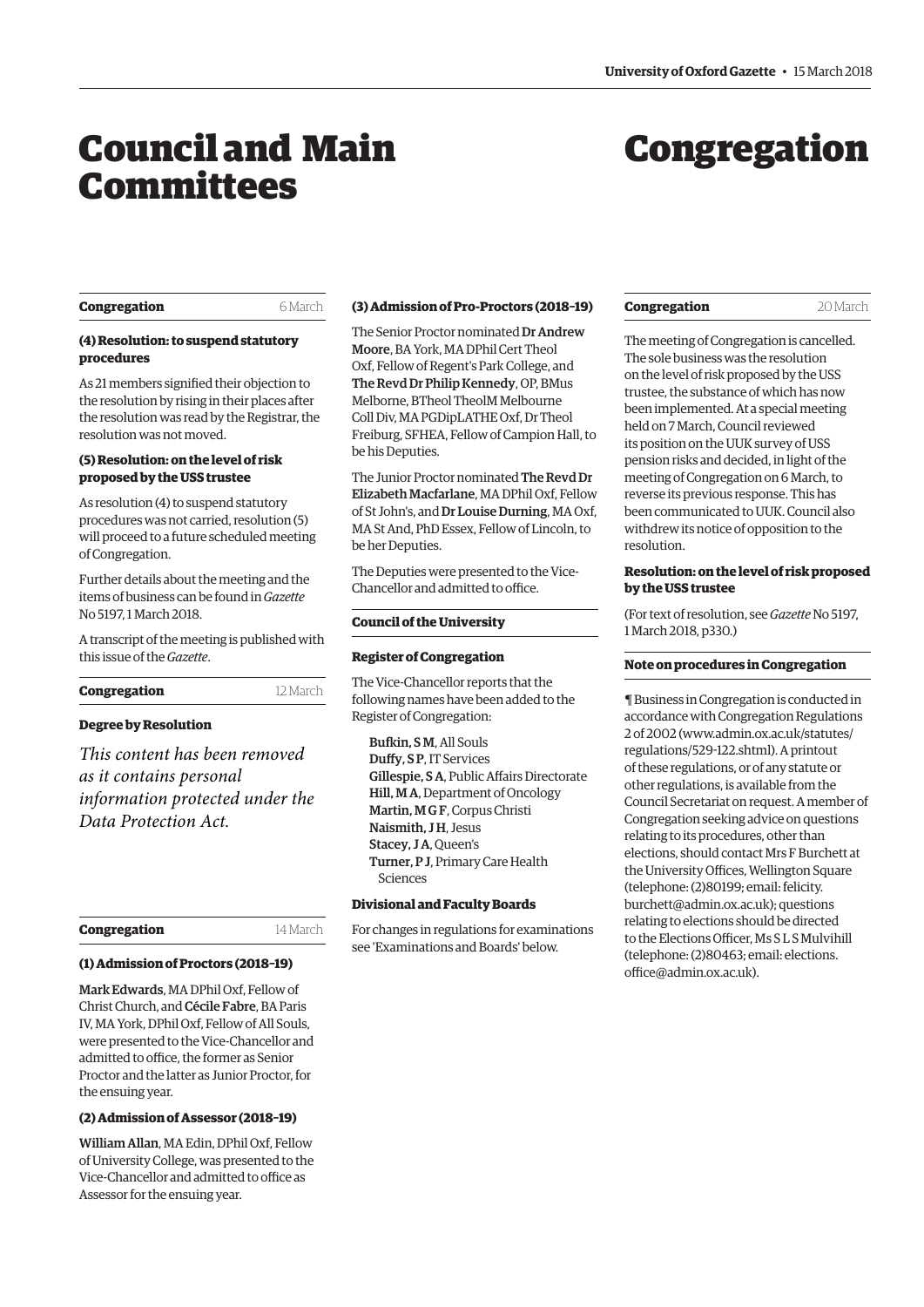## <span id="page-2-0"></span>Notices

#### **Consultative Notices**

#### **Consultation on the University's Strategic Plan**

On 5 February 2018, Council approved the approach to refresh the University's Strategic Plan, which will take place in two phases. An initial consultation during Hilary term 2018 provides members of the University with an opportunity to comment on the current Strategic Plan, including its structure, and on the issues that might be identified as priorities for the next plan period (2018–23). A second consultation will take place during Trinity term, which will seek views on the initial draft of the new Strategic Plan. A final draft will be provided for Council's approval at its concluding meeting of Trinity term, and Congregation will consider the plan during Michaelmas term 2018.

Submissions at both stages of the consultation are invited from all bodies within the collegiate University as well as from individuals. Individual responses to the initial consultation should be made through the following web page www. [ox.ac.uk/staff/consultations/strategicplan](www.ox.ac.uk/staff/consultations/strategicplan-consultation)consultation by the end of the 10th week, Hilary term (**23 March**). An electronic version of the Draft Strategic Plan will subsequently be posted on this site when the consultation reopens at the start of Trinity term.

A series of open meetings on the University's Draft Strategic Plan (2017/18 to 2022/23) will take place early in Trinity term; further details about the arrangements and the second phase of the consultation will be published in a future issue of the *Gazette*, and made available at www.ox.ac.uk/staff/ [consultations/strategic-plan-consultation.](www.ox.ac.uk/staff/consultations/strategic-plan-consultation)

#### **General Notices**

#### **Members of Council elected from Congregation**

The recent editorial articles in the *Oxford Magazine* have underlined the importance of transparency and involvement in decision-making processes, with a particular focus on the work of Council and its

relationship with Congregation. Members of Council elected from Congregation take their representative role seriously. Members of Congregation can contact Council members to express concerns, enlist views and discuss business as appropriate. Refreshed Staff Gateway webpages were recently launched, and the website dedicated to Council business is to be rebuilt. Both sites will host a list of elected members of Council alongside their individual contact details and the committees they attend. Committee membership (stated below) provides some guidance on who to contact in the first instance, but all are accessible and welcome engagement.

*Membership of Council*:

Professor Helen McShane, Nuffield Department of Medicine and Harris Manchester (Planning and Resource Allocation, Personnel)

Professor Anne Trefethen, GLAM, Vice-Chancellor's Office and St Cross (General Purposes)

Dr Ian Watson, Faculty of Modern Languages and Faculty of Linguistics, Philology and Phonetics, Christ Church (Education, Personnel)

Dr Kate Blackmon, Oxford Saïd Business School and Merton (Planning and Resource Allocation, Education)

Professor Matthew Freeman, Dunn School of Pathology and Lincoln (Research and Innovation)

Professor Sir Rory Collins, Nuffield Department of Population Health and St John's

Professor Helena Hamerow, School of Archaeology, Faculty of History and St Cross (General Purposes)

Professor Richard Hobbs, Nuffield Department of Primary Care Health Sciences and Harris Manchester (Research and Innovation, Planning and Resource Allocation)

Professor Tim Coulson, Department of Zoology and Jesus (Planning and Resource Allocation)

Professor Geraldine Johnson, Department of History of Art and Christ Church (Planning and Resource Allocation, Development and Alumni Relations)

Mr Richard Ovenden, Bodley's Librarian and Balliol (Finance, Personnel)

#### **Changes to online publication of the**  *Gazette*

The *Gazette* is currently published both online and in hard copy. The *Gazette* is migrating to a new website with effect from the first issue of Trinity term, and the migration will result in only a pdf version of the *Gazette* being available online. Email notifications of *Gazette* issues will continue to be sent to those who have opted for these messages. Hard copies of the *Gazette* will be published and distributed as usual.

#### *Gazette* **publication arrangements**

The final *Gazette* of Hilary term will be published on 22 March. Please note that the 22 March issue will be restricted to Council and Congregation business and changes to Examination Regulations only.

The first *Gazette* of Trinity term will be published on 19 April, and will include the Trinity term lecture supplement. The usual deadlines will apply.

#### **Encaenia**

#### TICKET REGISTRATION FOR ENCAENIA  $2018$

Ticket registration for Encaenia, taking place this year on Wednesday 20 June, will open online on 24 April. Interested guests are encouraged to visit [www.ox.ac.uk/encaenia](http://www.ox.ac.uk/encaenia)  for information on eligibility, registration process, dress codes, event timings and answers to frequently asked questions. Invitations to the Encaenia Garden Party will be sent electronically at the end of April to all those eligible to attend.

#### LORD CREWE'S BENEFACTION

Heads of House, University Officers (as given in Statute IX), holders of the Oxford degrees of Doctor of Divinity, Civil Law, Medicine, Letters, Science and Music, and the honorands are invited to partake of Lord Crewe's Benefaction to the University on the morning of the ceremony and then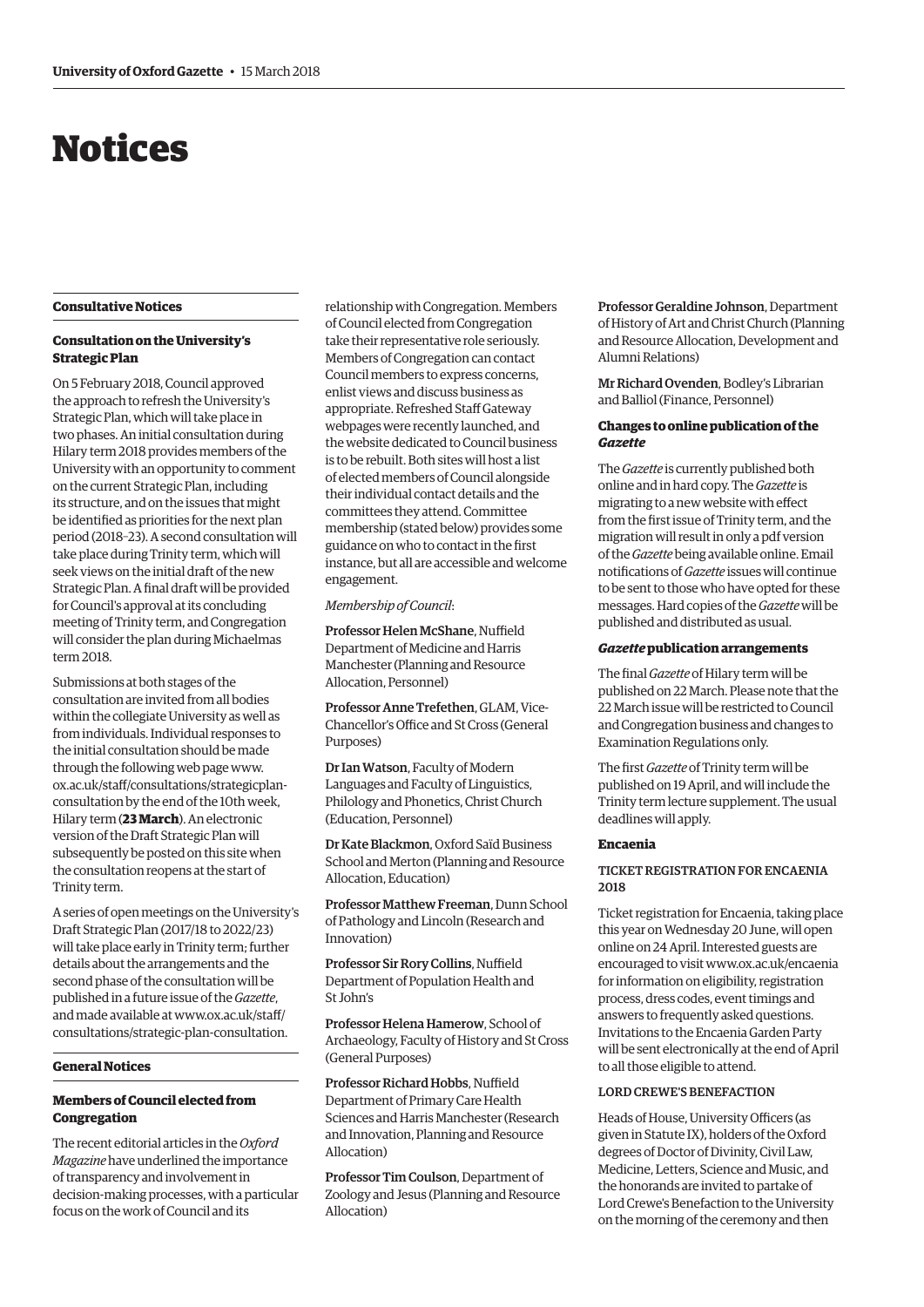## Examinations and Boards

<span id="page-3-0"></span>to walk in procession to the Sheldonian Theatre. Holders of the Oxford Higher Degrees (described above) who wish to participate are invited to contact the Events Office at [encaenia@admin.ox.ac.uk or](mailto:encaenia@admin.ox.ac.uk) on 01865 280524 for more information. All other guests, listed above, will be sent an invitation by the Events Office.

#### **Appointments**

#### **Social Sciences**

#### NUFFIELD PROFESSORSHIP OF ECONOMICS

Klaus Adam, MA Bonn, PhD EUI, Habil Goethe, Professor of Economics, Mannheim, has been appointed to the Nuffield Professorship of Economics in the Department of Economics with effect from 1 September 2018. Professor Adam will be a fellow of Nuffield.

#### **Graduate Awards and Prizes**

*This content has been removed as it contains personal information protected under the Data Protection Act.*

#### **Examinations for the Degree of Doctor of Philosophy**

*This content has been removed as it contains personal information protected under the Data Protection Act.*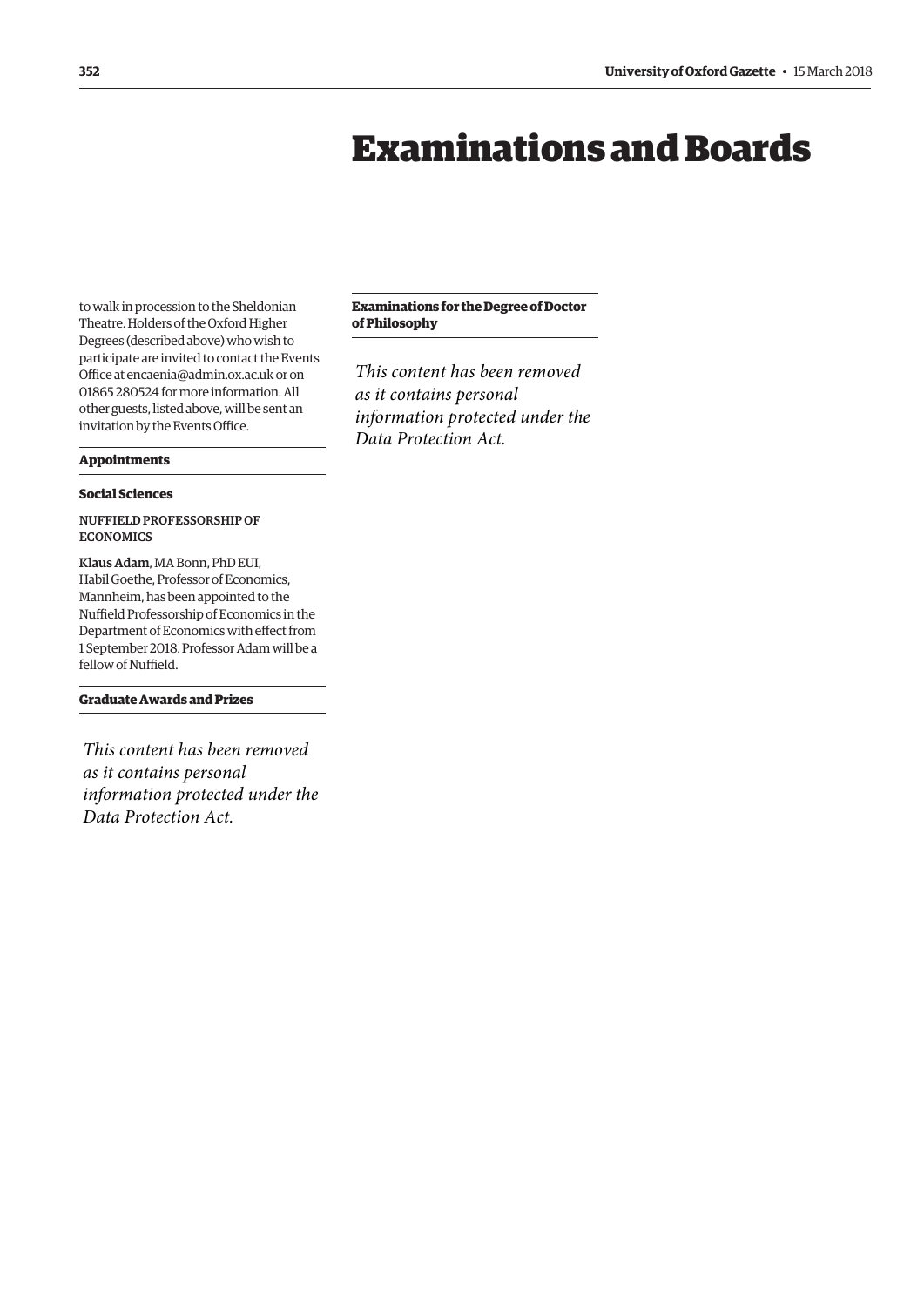#### <span id="page-4-0"></span>**Examinations for the Degree of Master of Science**

*This content has been removed as it contains personal information protected under the Data Protection Act.*

#### **Examinations for the Degree of Master of Studies in Legal Research**

*This content has been removed as it contains personal information protected under the Data Protection Act.*

#### **Changes to Examination Regulations**

For the complete text of each regulation listed below and a listing of all changes to regulations for this year to date, [please see www.ox.ac.uk/gazette/](www.ox.ac.uk/gazette/examinationregulations) examinationregulations.

#### **Social Sciences Board**

MPHIL IN DEVELOPMENT STUDIES to clarify requirements for qualifying test and final exam

#### FHS HUMAN OF SCIENCES

change to deadline for dissertation titles

#### **Election of Proctors (2019–20)**

Colleges,

Halls and

Societies

#### **Balliol**

The college has elected as Proctor for the proctorial year 2019–20 Sophie Marnette, Lic Brussels, MA Oxf, PhD California, Fellow of the college.

#### **Hertford**

The college has elected as Proctor for the proctorial year 2019–20 Martin C J Maiden, BSc R'dg, MA Oxf, PhD Camb, FMedSci, FRCPath, Fellow of the college.

#### **Election of Assessor (2019–20)**

#### **St John's**

The college has elected as Assessor for the assessorial year 2019–20 The Revd Professor William Whyte, BA MSt DPhil Oxf, Fellow of the college.

#### **Obituaries**

#### **Merton**

Professor Michael Asher Weingarten, February 2018; 1965. Aged 70.

#### **Worcester**

- Thomas Cunard Charrington, 11 February 2018; 1959. Christopher Charles Garwood, 6 February 2018; 1967. Aged 68. Ueli Walter Gosteli, 14 October 2014;
- 1959. Aged 73. Nigel Barrie Reginald Reeves,
- 31 January 2018; 1959. Aged 78.

## Advertisements

#### **Advertising enquiries**

*Email***:** [gazette.ads@admin.ox.ac.uk](mailto:gazette.ads@admin.ox.ac.uk)  *Telephone*: 01865 (2)80548 *Web*[: www.ox.ac.uk/gazette/](www.ox.ac.uk/gazette/classifiedadvertising) classifiedadvertising

#### **Deadline**

Advertisements are to be received by **noon on Wednesday** of the week before publication (ie eight days before publication). Advertisements must be submitted online.

#### **Charges**

Commercial advertisers: £30 per insertion of up to 70 words, or £60 per insertion of 71–150 words.

Private advertisers: £20 per insertion of up to 70 words, or £40 per insertion of 71–150 words.

Advertisements that are placed only in the online edition of the *Gazette* are reduced to £20 per insertion for commercial advertisers and £10 per insertion for private advertisers for 70-word advertisements (or £40 and £20 respectively for 150-word advertisements).

See our website for examples of whether an advertisement is considered commercial [or private: www.ox.ac.uk/gazette/](www.ox.ac.uk/gazette/classifiedadvertising) classifiedadvertising.

#### **Online submission and payment**

Advertisements must be submitted and paid for online, using a credit card or debit card, through a secure website. For details, see [www.ox.ac.uk/gazette/classifiedadvertising.](http://www.ox.ac.uk/gazette/classifiedadvertising)

#### **Extracts from the terms and conditions of acceptance of advertisements**

*General*

1. Advertisements are accepted for publication at the discretion of the editor of the *Gazette*.

*Note***.** When an advertisement is received online, an acknowledgement will be emailed automatically to the email address provided by the advertiser. The sending of this acknowledgement does not constitute an acceptance of the advertisement or an undertaking to publish the advertisement in the *Gazette*.

2. The right of the *Gazette* to edit an advertisement, in particular to abridge when necessary, is reserved.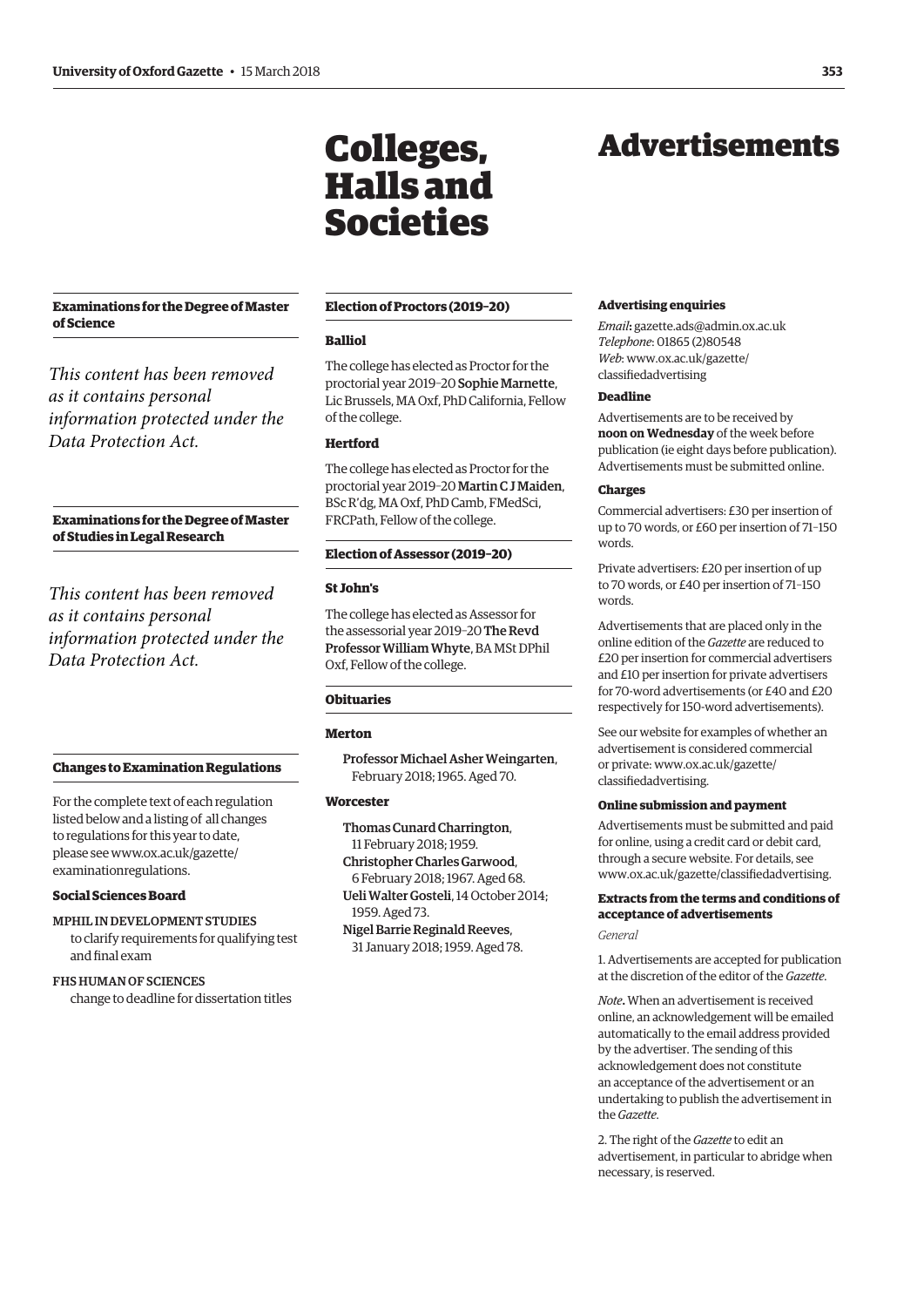3. Advertisements must be accompanied by the correct payment, and must be received by the deadline stated above. *No refund can be made for cancellation after the acceptance of advertisements*.

4. Once an advertisement has been submitted for publication, no change to the text can be accepted.

5. Voucher copies or cuttings cannot be supplied.

#### *Charges*

6. Two separate charging arrangements will apply, for commercial and private advertisers. The rates applicable at any time will be published regularly in the *Gazette*, and may be obtained upon enquiry. The rates, and guidance on applicability of each rate, are also available online.

The editor's decision regarding applicability of these rates to an individual advertiser will be final.

#### *Disclaimer*

**7. The University of Oxford and Oxford University Press accept no responsibility for the content of any adver tisement published in the** *Gazette***. Readers should note that the inclusion of any advertisement in no way implies approval or recommendation of either the terms of any offer contained in it or of the advertiser by the University of Oxford or Oxford University Press.**

#### *Advertisers' Warranty and Indemnity*

**13. The advertiser warrants:**

**(i) Not to discriminate against any respondents to an advertisement published in the** *Gazette* **on the basis of their gender, sexual orientation, marital or civil partner status, gender reassignment, race, religion or belief, colour, nationality, ethnic or national origin, disability or age, or pregnancy.**

(ii) That the advertisement does not contravene any current legislation, rules, regulations or applicable codes of practice.

(iii) That it is not in any way illegal or defamatory or a breach of copyright or an infringement of any other person's intellectual property or other rights.

*You are advised to view our full Terms and Conditions of acceptance of advertisements. Submission of an advertisement implies acceptance of our terms and conditions, which may be found at www.ox.ac.uk/gazette/ [classifiedadvertising, and may also be obtained](www.ox.ac.uk/gazette/classifiedadvertising)  on application to Gazette Advertisements, Public Affairs Directorate, University Offices, Wellington Square, Oxford OX1 2JD.*

#### **Publication in the online** *Gazette*

16. Unless the advertiser stipulates otherwise, all advertisements will be published in the online *Gazette* in addition to the printed *Gazette*. At the time of submission of an advertisement, the advertiser may stipulate that he or she does not wish the advertisement to be included in the online *Gazette*. This stipulation: (i) must be made at the time of submission of the advertisement; (ii) cannot later be altered; (iii) will apply to all instances of publication of an advertisement arranged at the time of submission of that advertisement. Please note that advertisements form part of the online *Gazette* as published and cannot be removed or amended after publication.

#### **Miscellaneous**

#### *Gazette* **publication arrangements**

**Advertisers are asked to note** that the final *Gazette* of Hilary term will be published on 22 March. Please note, however, that the 22 March issue will be limited to University business only, so will not contain classified advertisements. Publication for Trinity term will begin on 19 April. The usual deadline will continue to apply (see above).

#### **FT Weekend Oxford Literary Festival**

**Sat 17–Sun 25 Mar:** this year's festival brings a wealth of authors to the city, welcoming 450 speakers from 30 countries, covering over 60 different categories. The 9-day festival includes the Bodley Lecture by leading biographer Claire Tomalin on 17 Mar, the Chancellor's Lecture by Laureate for Irish Fiction Sebastian Barry on 22 Mar and the Vice-Chancellor's Lecture by Booker Prize winner Anne Enright on 23 Mar. Find out more at [www.oxfordliteraryfestival.org.](http://www.oxfordliteraryfestival.org) 

#### **Research participants sought**

**TARS study:** would you like to reduce your smoking but aren't ready to quit? If you smoke more than 10 cigarettes a day and want to cut down but not quit, we would like to invite you to take part in the TARS research study. For more information: www.plymouth.ac.uk/ [research/primarycare/trial-of-physical-activity](www.plymouth.ac.uk/research/primarycare/trial-of-physical-activity-and-reduction-of-smoking-tars)and-reduction-of-smoking-tars or contact the study team at the University of Oxford: email: [tars@phc.ox.ac.uk or](mailto:tars@phc.ox.ac.uk) tel: 01865 617963.

**Survey participants sought** for the Oxford Trauma/James Lind Alliance Research Priority Setting Exercise: Broken Bones of the Upper Limb in People over 50. Patients, carers and healthcare professionals with experience of upper-limb fractures (shoulder, collarbone, shoulder girdle, upper arm, elbow, forearm, wrist and hand) are invited to complete [our short survey at: www.ndorms.ox.ac.](www.ndorms.ox.ac.uk/upperlimb) uk/upperlimb. Paper versions available: [oxfordtrauma@ndorms.ox.ac.uk or](mailto:oxfordtrauma@ndorms.ox.ac.uk) 01865 223114. Closing date: 2 Apr.

**Healthy men and women aged 30–50** are needed for a research study investigating the effects of specific dietary nutrients on liver fat and adipose tissue metabolism. For further [information please contact louise.dennis@](mailto:louise.dennis@ocdem.ox.ac.uk) ocdem.ox.ac.uk or 01865 857203.

#### **Groups and societies**

**The Oxford University Newcomers' Club** at the University Club, 11 Mansfield Rd, OX1 3SZ, welcomes the wives, husbands or partners of visiting scholars, of graduate students and of newly appointed academic and administrative members of the University. We offer help, advice, information and the opportunity to meet others socially. Informal coffee mornings are held in the club every Wednesday 10.30am–noon (excluding the Christmas vacation). Newcomers with children (0–4) meet every Fri in term 10.15am–11.45am. We have a large programme of events including tours of colleges, museums and other places of interest. Other term-time activities include a book group, informal conversation group, garden group, antiques group, opportunity to explore Oxfordshire and an opportunities in Oxford group. Visit our website: [www.](http://www.newcomers.ox.ac.uk) [newcomers.ox.ac.uk.](http://www.newcomers.ox.ac.uk)

#### **Oxford Research Staff Society (OxRSS)**

is run by and for Oxford research staff. It provides researchers with social and professional networking opportunities, and a voice in University decisions that affect them. Membership is free and automatic for all research staff employed by the University of Oxford. For more information and to keep up to date, see: web: [www.oxrss.ox.ac.uk;](http://www.oxrss.ox.ac.uk)  Facebook: [http://fb.me/oxrss; Tw](http://fb.me/oxrss)itter: @ [ResStaffOxford; mailing list: researchstaff](mailto:researchstaff-subscribe@maillist.ox.ac.uk)subscribe@maillist.ox.ac.uk.

#### **Restoration and conservation of antique furniture**

**John Hulme** undertakes all aspects of restoration. 30 years' experience. Collection and delivery. For free advice, telephone or write to the Workshop, 11A High St, Chipping Norton, Oxon, OX7 5AD. Tel: 01608 641692.

#### **Services offered**

**Big or small, we ship it all**. Plus free pick up anywhere in Oxford. Also full printing services available (both online and serviced), 24-hour photocopying, private mailing addresses, fax bureau, mailing services and much more. Contact or visit Mail Boxes Etc, 266 Banbury Rd, Oxford. Tel: 01865 514655. Fax: 01865 514656. Email: [staff@mbesummertown.co.uk.](mailto:staff@mbesummertown.co.uk)  Also at 94 London Rd, Oxford. Tel: 01865 [741729. Fax: 01865 742431. Email: staff@](mailto:staff@mbeheadington.co.uk) mbeheadington.co.uk.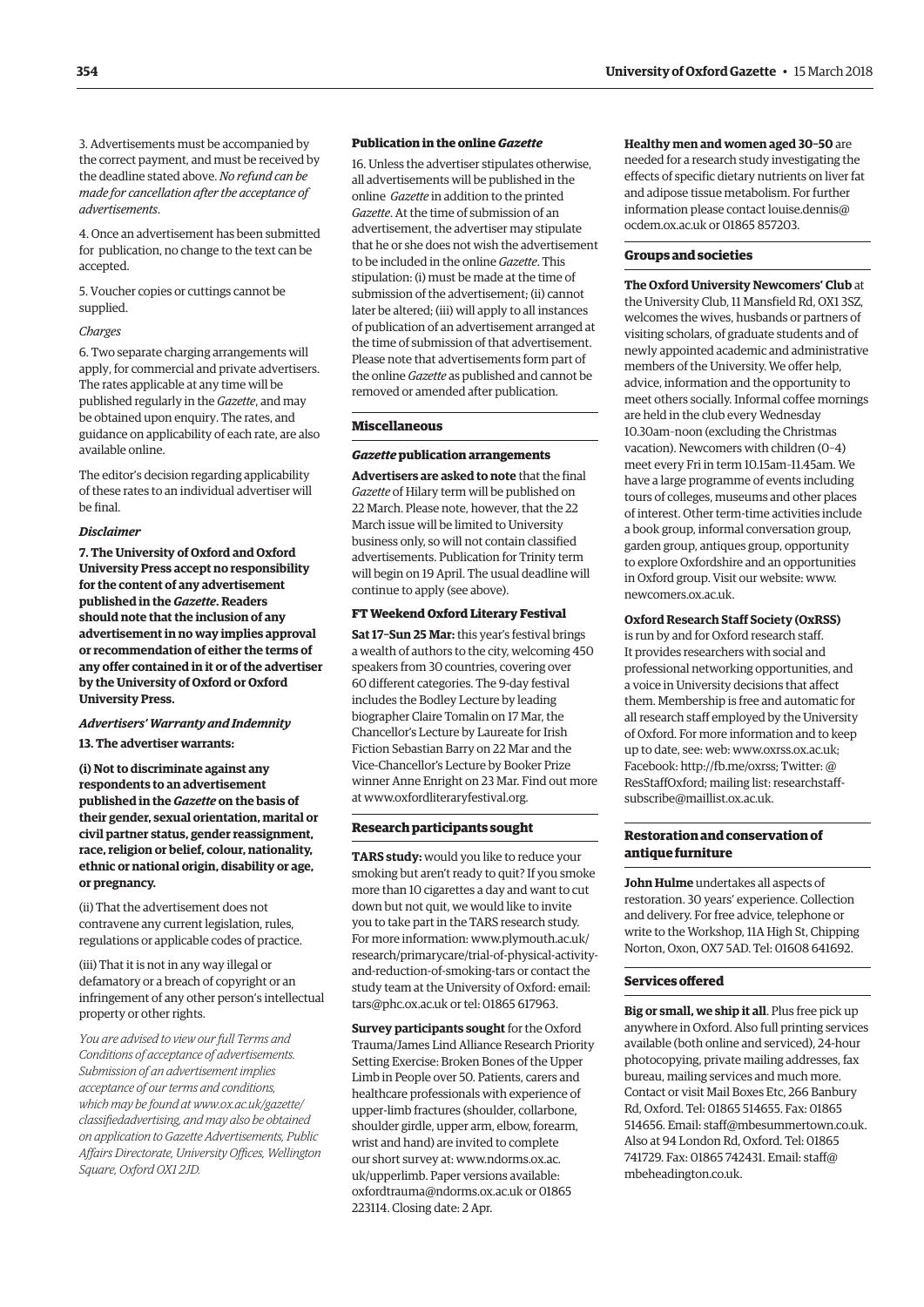**Hope Services** is a family-run typesetting company established more than 35 years ago. Based in the heart of Oxfordshire, we specialise in the styling and production of published material. We regularly work on all types of publications including early learning teaching titles; single-author, first-time novels and novellas; academic law books and journals; and social, financial and technical reports. We would be happy to discuss and develop your ideas, and provide you with an individual quote. Please feel free to contact us at Hope Services (Abingdon) Ltd. Tel: 01235 530439. Web: [www.hopeservices.co.uk. Em](http://www.hopeservices.co.uk)ail: [mark.harvey@hopeservices.co.uk.](mailto:mark.harvey@hopeservices.co.uk)

#### **Houses to let**

**4-bedroom house off Iffley Rd** near the University sports ground. Available from early Jul to beginning of Sept 2018. Large kitchen and dining room, sitting room and study. 2 double beds and 3 single beds, plus double sofa bed in study for visitors. 2 bathrooms. Large sunny garden with fruit trees and lawn. Off-street parking. Convenient for city centre, local shops, river, local and London transport. £550 pw. Email: [jim.hall@eci.ox.ac.uk.](mailto:jim.hall@eci.ox.ac.uk)

#### **Accommodation offered**

#### *Graduate Accommodation Office*

The Graduate Accommodation Office provides affordable accommodation to full-time graduate students of the [University. Please see www.admin.ox.ac.](www.admin.ox.ac.uk/graduateaccommodation) uk/graduateaccommodation. Academic visitors, staff and part-time students may wish to register for Student Pad, a website where private landlords advertise for tenants associated with the University: [www.oxfordstudentpad.co.uk.](http://www.oxfordstudentpad.co.uk)

**scottfraser** – market leaders for quality Oxfordshire property. Selling, letting, buying, renting, investing – we are here to help. Visit [www.scottfraser.co.uk fo](http://www.scottfraser.co.uk)r more information or call: Headington sales: 01865 759500; Summertown sales: 01865 553900; East Oxford sales: 01865 244666; Witney sales: 01993 705507; Headington lettings: 01865 761111; Summertown lettings: 01865 554577; East Oxford and student lettings: 01865 244666; Witney lettings: 01993 777909.

**Lovely room in a beautiful house** in quiet, leafy and super-convenient location between Summertown and city centre. Private bathroom, Wi-Fi, washing machine, kitchen-diner, walled garden and charming resident cat. Perfect for a single person. All bills included. £895 pcm. Tel: 07801 257137.

#### **En-suite accommodation available**

for academics, scholars and students on Observatory St, Oxford. Tel: 01865 515463 or email: [delves249@btinternet.com.](mailto:delves249@btinternet.com)

#### **Accommodation sought**

#### *University Accommodation Office*

Landlords – do you have a spare room, flat or house to let? Oxford University Accommodation Office seeks all types of short- and long-term accommodation for students, academic visitors, postdocs and members of the University. Our Studentpad software allows landlords to quickly advertise properties online, amend details and upload photos. See: www.admin.ox.ac.uk/accommodation/ [landlord. For information: 01865 280923.](www.admin.ox.ac.uk/accommodation/landlord)

#### **Free cat-sitting in exchange for a bed in**

**Oxford**. DPhil student at the University of Oxford offering her tender loving care for free in exchange for a bed in Oxford. 10+ years' experience living with and taking care of cats. DBS-checked. Can administer medication. Excellent references available upon request. Mid/long-term preferred. Ideal for research leaves. Full availability from Sept 2018. For [more details: audrey.borowski@history.ox.ac.](mailto:audrey.borowski@history.ox.ac.uk) uk.

#### **Self-catering apartments**

**Visiting Oxford?** Studio, 1-, 2- and 3-bed properties conveniently located for various colleges and University departments. Available from 1 week to several months. Apartments are serviced, with linen provided and all bills included. Details, location maps and photos can be found on our website at [www.](http://www.shortletspace.co.uk) [shortletspace.co.uk. Co](http://www.shortletspace.co.uk)ntact us by email on [stay@shortletspace.co.uk or](mailto:stay@shortletspace.co.uk) call us on 01993 811711.

**Looking for 5-star serviced accommodation** right in the heart of the city? Swailes Suites offer city-centre, award-winning maisonettes and apartments providing that 'home from home' feel that will help you get the most out of your stay. The Swailes Suites 'easy in, easy out' flexible booking arrangements, from 3 days to 6 months, together with good transport links make arrival and departure hassle-free. Check out our website at [www.](http://www.swailessuites.co.uk) [swailessuites.co.uk, co](http://www.swailessuites.co.uk)ntact Debbie on 01865 318547 or email [debbie@nops.co.uk. Of](mailto:debbie@nops.co.uk)fice established more than 25 years in 47 Walton Street, Jericho, OX2 6AD.

#### **Holiday lets**

**Cornwall cottage** and restored chapel in quiet hamlet on South West Coast Path within 100m of the sea and minutes from Caerhays and Heligan. Each property sleeps 6. Comfortably furnished, c/h, wood burner and broadband. Ideal for reading, writing, painting, walking, bathing, bird watching. Beautiful beach perfect for bucket and spade family holidays. Short winter breaks available from £250. Tel: 01865 558503 or 07917 864113. Email: [gabriel.amherst@btconnect.com. Se](mailto:gabriel.amherst@btconnect.com)e: [www.](http://www.cornwallcornwall.com) [cornwallcornwall.com.](http://www.cornwallcornwall.com)

#### **Choose from over 11,000 holiday villas**

and apartments in Spain with Clickstay. We make it easy for you to make the perfect choice with our verified renter reviews and a dedicated customer services team. You can choose from modern apartments in Mallorca to whitewashed traditional fincas in Tenerife from just £73 pw! Many of our rental properties have private pools, sea views and large gardens with BBQ facilities. See: [www.](http://www.clickstay.com/spain) [clickstay.com/spain.](http://www.clickstay.com/spain)

#### **Lovely house to rent in Ste-Suzanne**,

Pays de la Loire. Village classified 'one of the most beautiful in France'. Ideally positioned, unspoiled countryside, next to best boulangerie in area! Village has open-air swimming pool in summer. Easily accessible: UK seaports/airports. Great for walking, relaxing, markets, creative projects. Sleeps up to 9. £350–£600 pw. Email: penboreham@ ntlworld.com. Tel: 01865 424749. Web: [http://](http://ste-suzanne.sitey.me) [ste-suzanne.sitey.me.](http://ste-suzanne.sitey.me)

#### **Property for sale**

**Mosaics, Oxford** – an exciting new development and demonstrator NHS Healthy New Town – within easy reach of the city and Headington via networks of cycle routes and public transport. Stylish and architecturally elegant properties: prices from £360,000 for a 2-bedroom apartment and from £595,000 for a 3-bedroom house. Show apartment open daily 10am–5.30pm. Help to Buy available. Contact Savills: 01865 269010. For more information see: [http://mosaicsoxford.co.uk.](http://mosaicsoxford.co.uk)